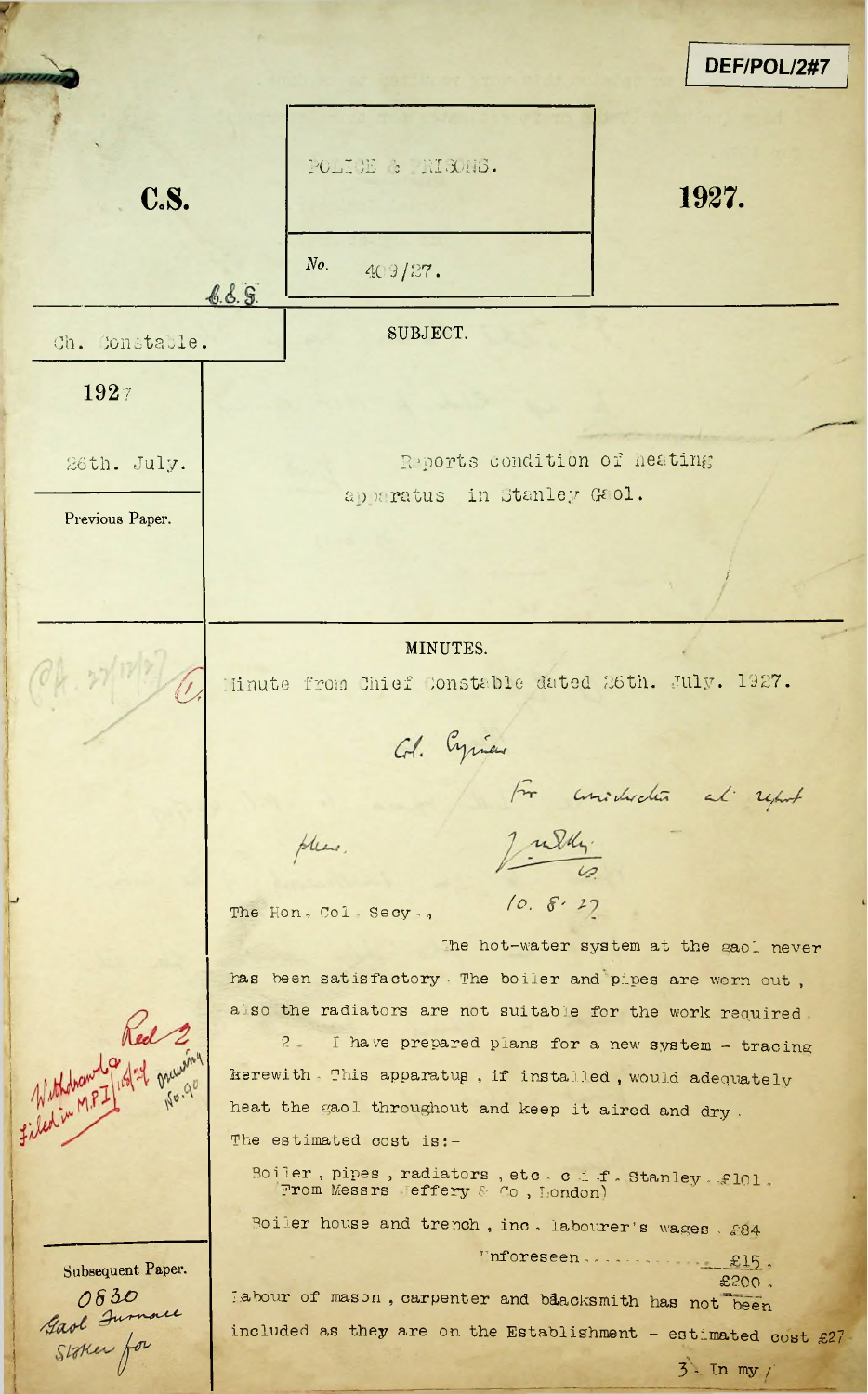3. In my opinion this work requires to be done. I have included it the draft estimates for this Department for 1928.

Rossanley. Colonial Engineer. 26th August, 1927.

J. S. Schittend. Promin noy be identit in

he duff Schoch + 1920 conding.

 $1/2$ 

 $318 - 52$ 

 $H_{\text{env.}} C.S.$  $7$ lesse.  $\frac{31}{2}$ sy.

 $\sqrt{1}$ 

Cl. Py.<br>Mare su.

2 God Huma la n.l. 455/27

Whend to you sincellaneous if he cubachin of a has pole etch to your plan and sultish is offroved how ill this offert the forment sitich of £200 for this work, please?

Inda:

 $31.8.27$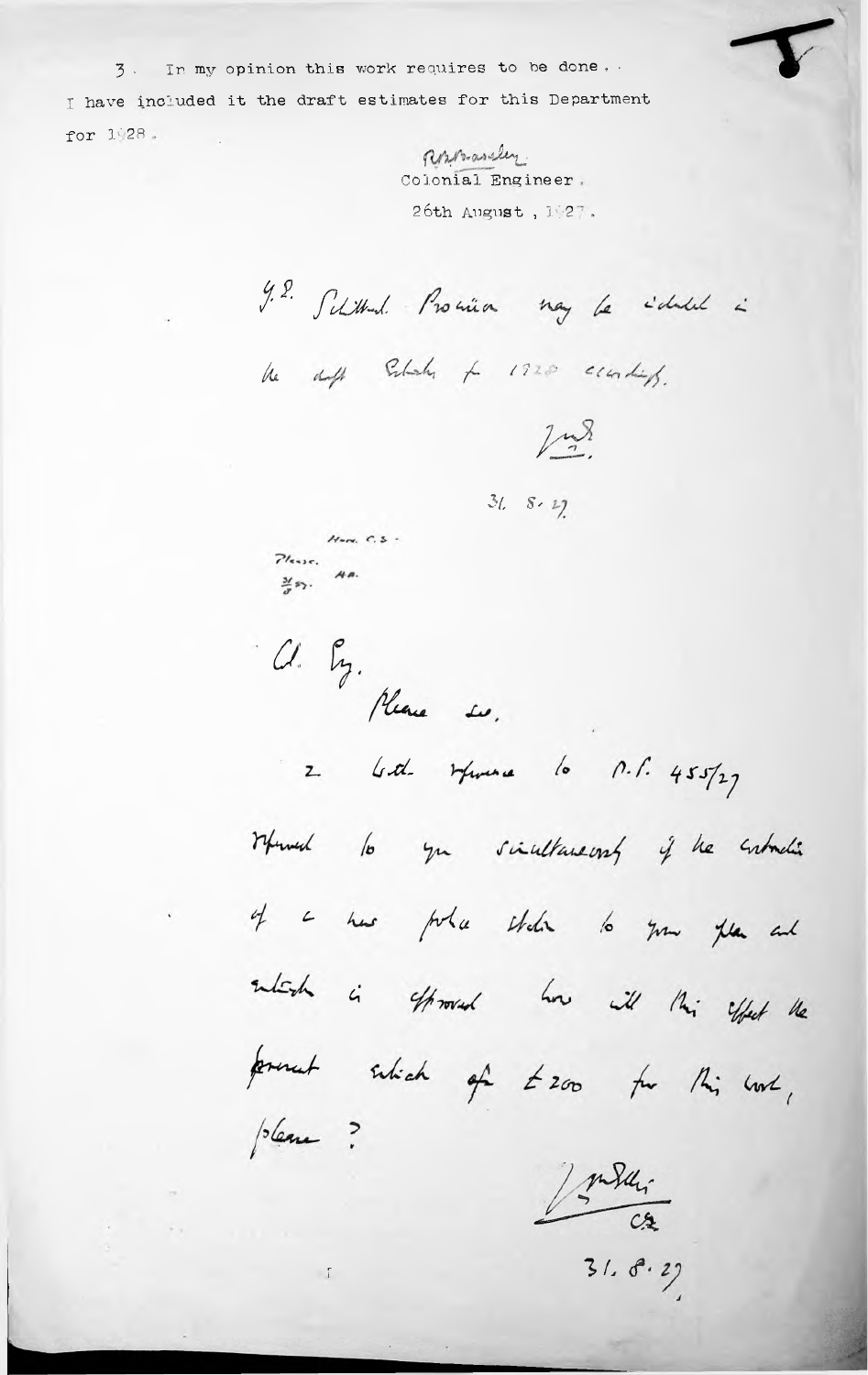$C.S.O.$  No. 409/27

*Inside Minute Paper*.

**r** 

*Sked* A'o. 2

The Hon. Col. Secy.,

## Noted •

2 . The new Police Station and the Exchange have now been included in the heating system and a new drawing has has been withdrawn and peplaced with tracings of drawings No• 90 and No • 90A • been made. The tracing of heating system, dated  $25/8/27$ ,

<sup>i</sup> No. 90 is a plan of the heating system.

No. 90A is a general plan of the gaol , etc.

In the event of an indent being forwarded to the Crown Agents for a heating appliance , both tracings will , I think , require to accompany the indent.

*y* The estimated cost, excluding walls and roof of the boiler house (this is included in the new Police Station, M.P.455/27) , also wages of mason, carpenter and blacksmith, who are on the permanent establishment, is as follows:-

grating , etc., c.i.f. Stanley ............ £137. To boiler , pipes , radiators and

63 • To unforeseen.............................  $10.$ To excavating and soil and building concrete walls for stoke-hold and the concrete waits for stoke-hold and the trench in the gaol, and all work below ground level ............................

£210

Z

Rosaseley.

15th September , 1927 Colonial Engineer.

*É* 200 provided à duft Petales<br>1928 aube Head 7<del>48 Ma</del>

 $\gamma_{\perp}=\lambda$ 

 $\begin{array}{ccccccccc} \frac{1}{6} & \frac{1}{16} & \frac{6}{16} & \frac{1}{27} & \frac{1}{16} & \frac{1}{16} & \frac{1}{16} & \frac{1}{16} & \frac{1}{16} & \frac{1}{16} & \frac{1}{16} & \frac{1}{16} & \frac{1}{16} & \frac{1}{16} & \frac{1}{16} & \frac{1}{16} & \frac{1}{16} & \frac{1}{16} & \frac{1}{16} & \frac{1}{16} & \frac{1}{16} & \frac{1}{16} & \frac{1}{16} & \frac{1}{$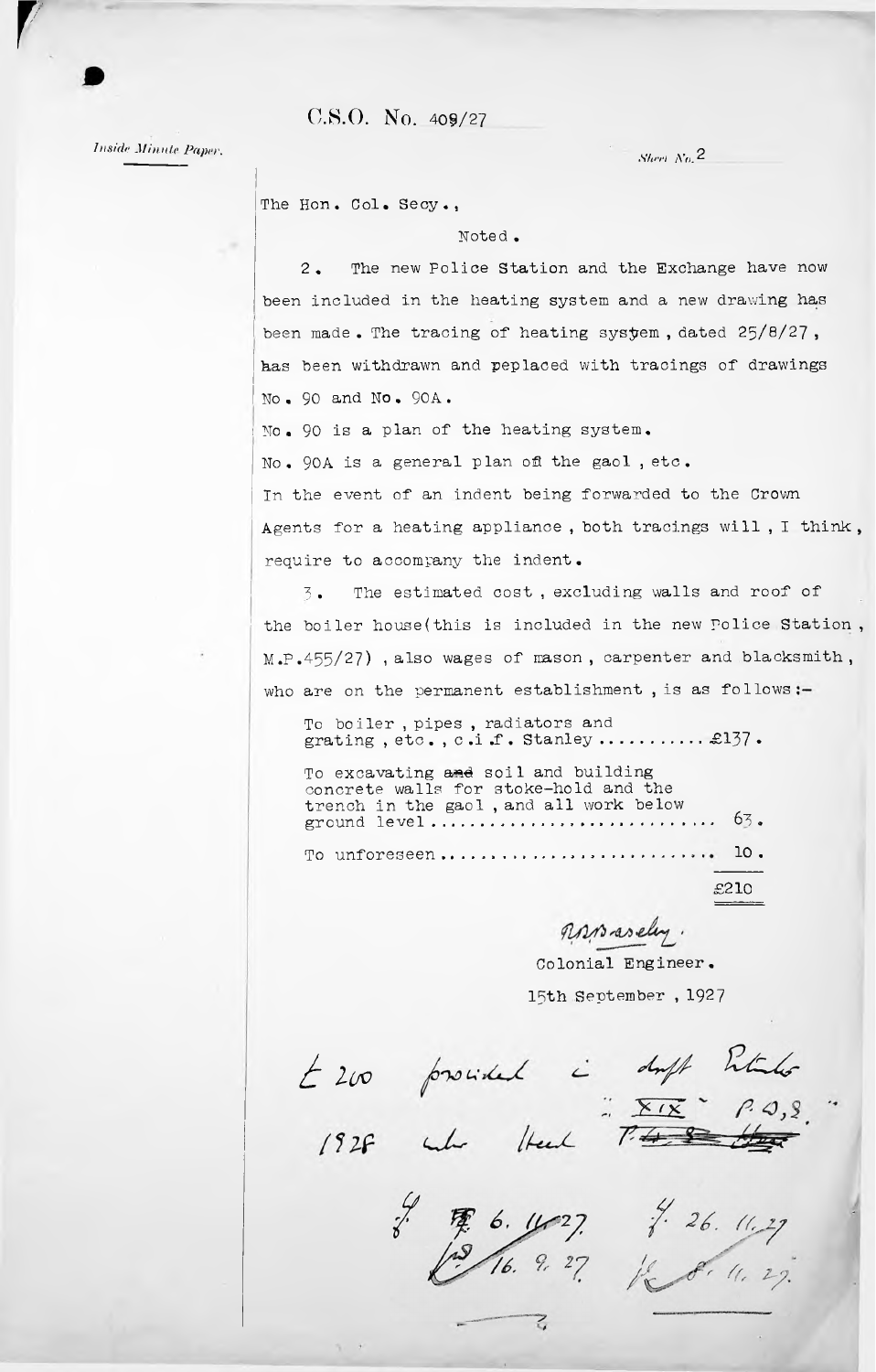$4. \, g.$ Please salut draft latent of the natural what it will be recenary to corder things the Some Copied to hait it the execution of this work.  $M_{S}$  $1/118/27$ Julia  $\frac{20}{1}$  (1.27) Don Col. See. Submitted draft indext herewith G. Roberts  $E E$ , for lot Eng.<br>9.12.27. 07701927 Krimuli from Col. En of 28 Sept. 1928.  $2 - 31$ YE, sinancial Requierion I regret that this paper has feen unaccommably V 12. 10.28. delayed.  $C.\%$  $10/10/26$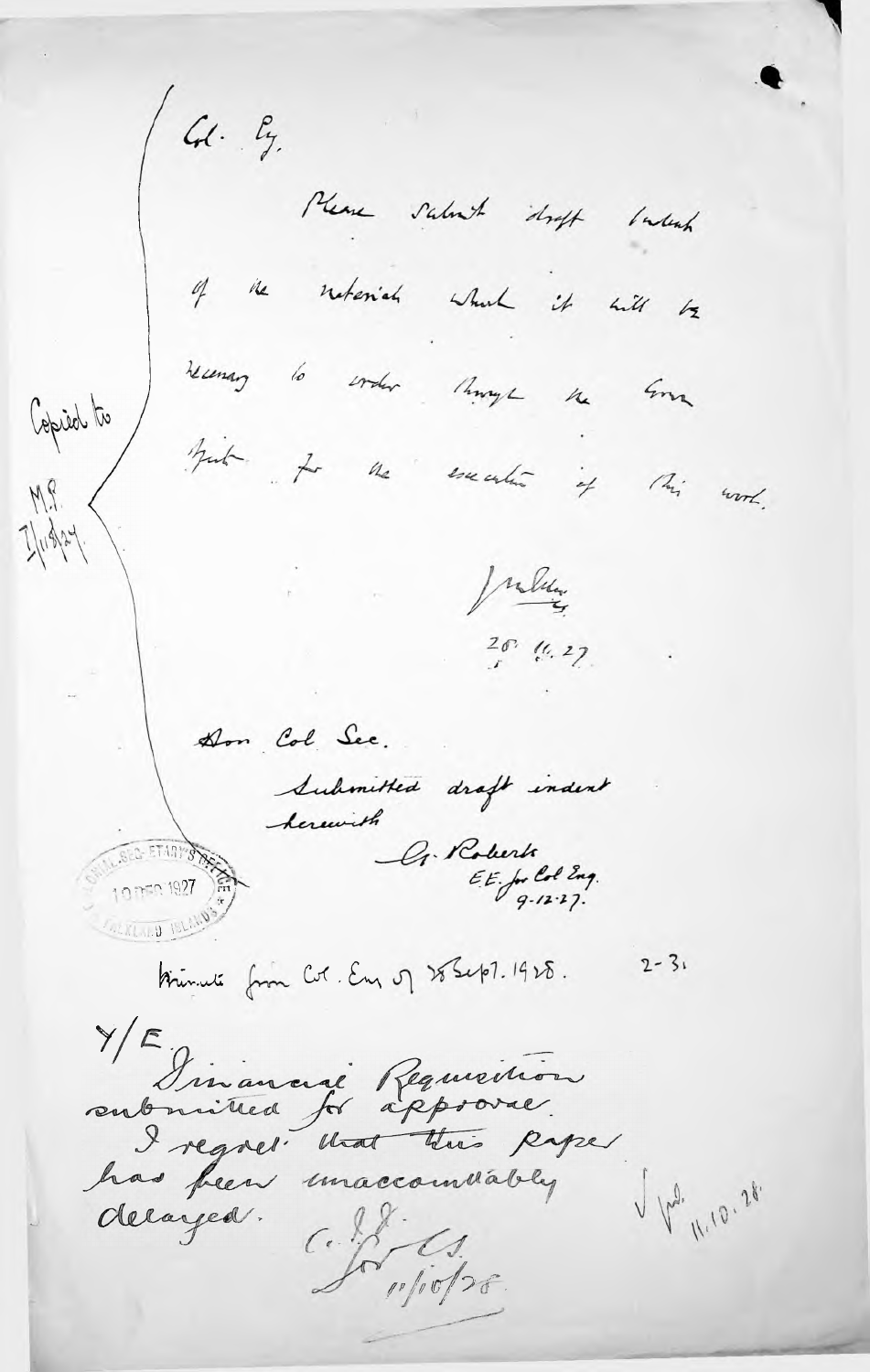FALKLAND ISLANDS.

MEMO.

From The Chief Constable Departmental Number. IX Police & Prison To the How Col Surelary Date 26, 94, le 1027 Reference Numbers. I wish to bring to your<br>notice the bad condition of the heating<br>apparatus of the Prison, it is very old. and in constant repair. Itis system was discarded from. Government House as unservicable in 1902, and was installed in the Grison in april 1904.<br>The Col Engineer is aware of the I am sir four Abedreit Levaus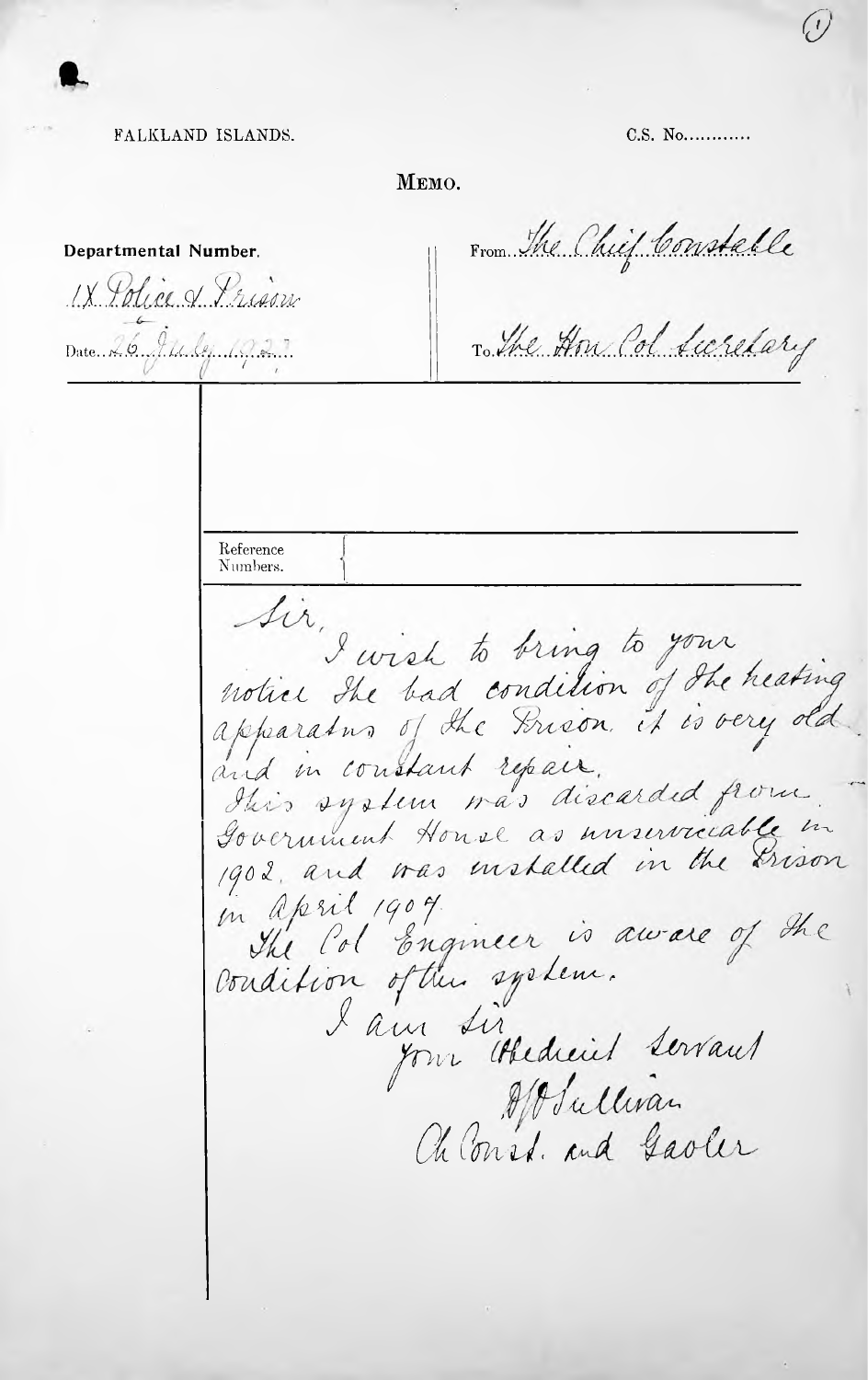$(Form E.)$ 

برني

## FALKLAND ISLANDS.

REQUISITION TO INCUR EXPENDITURE.

| State in detail, service or article, &c., on which the amount is to be expended.                                                                                                                           | Estimated Cost.<br>£<br>8.<br>d.                            |  |  |
|------------------------------------------------------------------------------------------------------------------------------------------------------------------------------------------------------------|-------------------------------------------------------------|--|--|
| Provision of Reating apparatus to<br>Gaol and new plice tation<br>as andreved in 1928 estimates.                                                                                                           | 1220                                                        |  |  |
|                                                                                                                                                                                                            |                                                             |  |  |
|                                                                                                                                                                                                            |                                                             |  |  |
|                                                                                                                                                                                                            |                                                             |  |  |
|                                                                                                                                                                                                            |                                                             |  |  |
|                                                                                                                                                                                                            |                                                             |  |  |
|                                                                                                                                                                                                            |                                                             |  |  |
|                                                                                                                                                                                                            |                                                             |  |  |
|                                                                                                                                                                                                            |                                                             |  |  |
|                                                                                                                                                                                                            |                                                             |  |  |
| N.B .- When this space is insufficient, sheets should be attached,<br>but the sum total shown on this.                                                                                                     |                                                             |  |  |
| Vote on $\left\{ \mathcal{L} \right\}$ : $\left\{ \mathcal{L} \right\}$ : $\left\{ \mathcal{L} \right\}$ authorised $\left\{ \mathcal{L} \right\}$ $\mathcal{L}$ authorised $\left\{ \mathcal{L} \right\}$ | <b>Example 111:</b> Balance $\left\{\text{\pounds}\right\}$ |  |  |
| Comments of<br>Signature of<br>Head of<br>Department.<br>Treasurer in submitting<br>to Governor.                                                                                                           |                                                             |  |  |

Date Verlegie 1978.

|  | Decision of Governor. |           |
|--|-----------------------|-----------|
|  |                       |           |
|  |                       | Governor. |
|  |                       |           |

 $\omega$